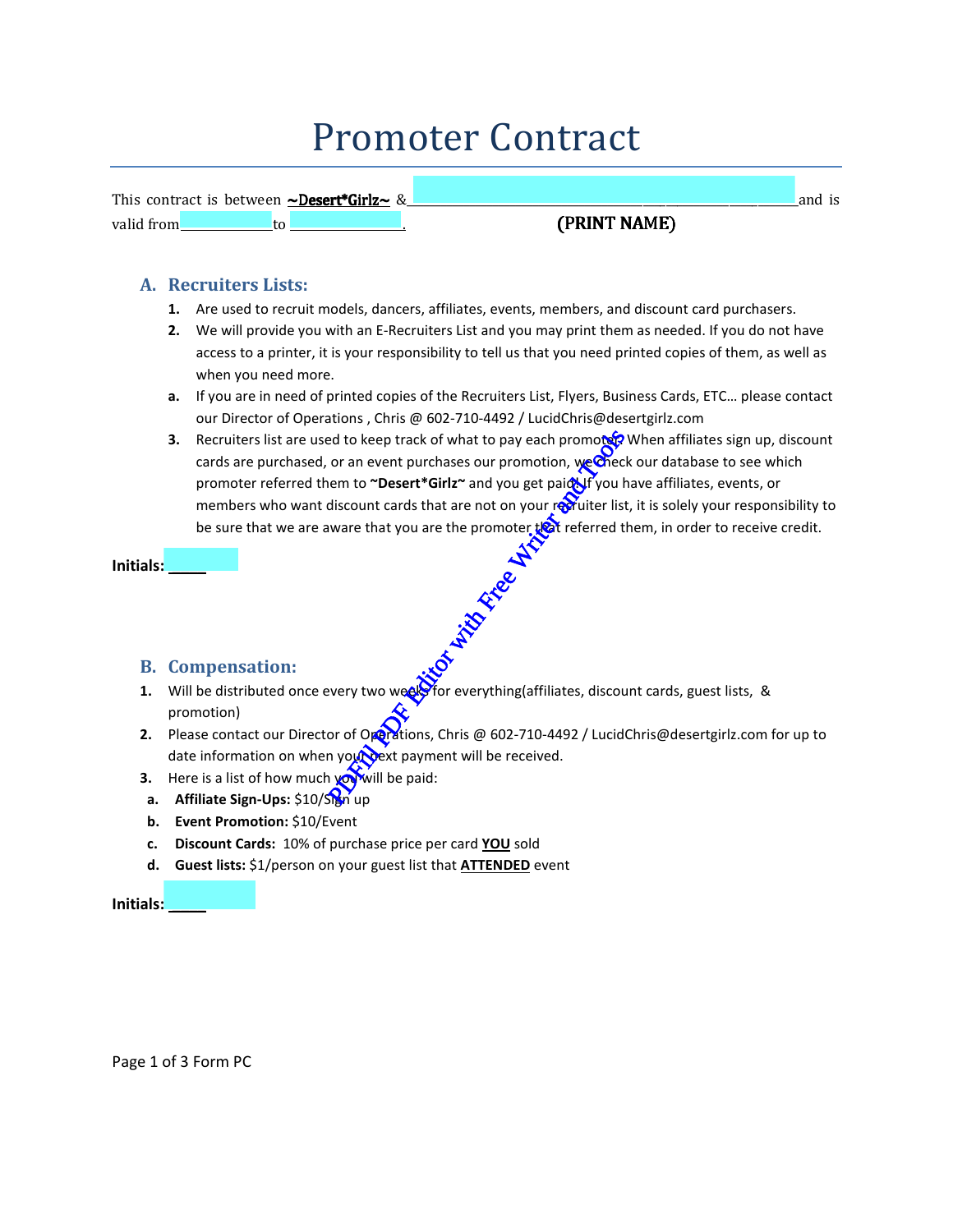#### **C. Affiliates:**

The cost to become an affiliate is only \$60/year and includes, their Ad-Banner on **desertgirlz.com**, their contact information in our directory, events in our calendar, access to work with our models/dancers & constant promotion of their business. Promotions include, our ladies handing out their flyers/business cards at **ALL** events we attend & distributing them to our affiliates (I.e. tattoo shops, clothing stores, etc...) for display as well as online promotions through all of our promoters/models. Affiliates are a great and easy way for you to earn big bucks. All you need to do is persuade businesses of any kind to advertise/promote with **~Desert\*Girlz~** as well as honor our discount cards!

**Initials: \_\_\_\_**

#### **D. Events:**

We offer, at no cost, any event to be added to our calendar. We do this so that our members are capable of seeing what is going on around the city! Any events you know of that are not already in our calendar, please get their E-Flyer and all information (date, time, location & what is going on there) to our Director of Operations, Chris @ 602-710-4492 / LucidChris@desertgirlz.com and he will update the calendar! It wall would like to earn money from events you need to contact the events creator and discuss with them hiring us for promotions. Promotions include, our ladies handing out their flyers/business cards at ALL events we attend & distributing them to our affiliates (I.e. tattoo shops, clothing stores, etc...) for display as well as online provotions through all of our promoters/models. The cost of this service is \$60/event.

**Initials: \_\_\_\_**

#### **E. Discount Cards:**

Discount cards offer our members discounts and special offers from clubs/events/affiliates. We have affiliates that operate businesses of all kinds including, restaurants, beauty shops, tire shops, clothing stores, and many more!!! We will be offering two levels of discount cards, the lower level one will be cheaper and will have a lower level of discount (i.e. 10% off as compared to 75% off), the higher level card will be slightly more expensive but with better discoures? Each discount card will be good for one year from the time of purchase and will honor all discounts added before and after purchase date. It is your job to let members know of the two different levels; once the cards are released we will have a comparison chart for the two. You also need to let affiliates know of the two different levels as well as the fact that they are not required to honor the discount cards but that it is a great promotion tool for their business! The more affiliates we have the more discounts we can offer our members. All promoters/models/dancers will be able to receive one discount card for their personal use at half off retail price. This will probably be the easiest way to rake in the cash because you can sell these cards to **ANYBODY!!!** The process of the same of the same of the same of the set of the set of the set of the set of the set of the set of the set of the set of the set of the set of the set of the set of the set of the set of the set of the se

**Initials: \_\_\_\_**

Page 2 of 3 Form PC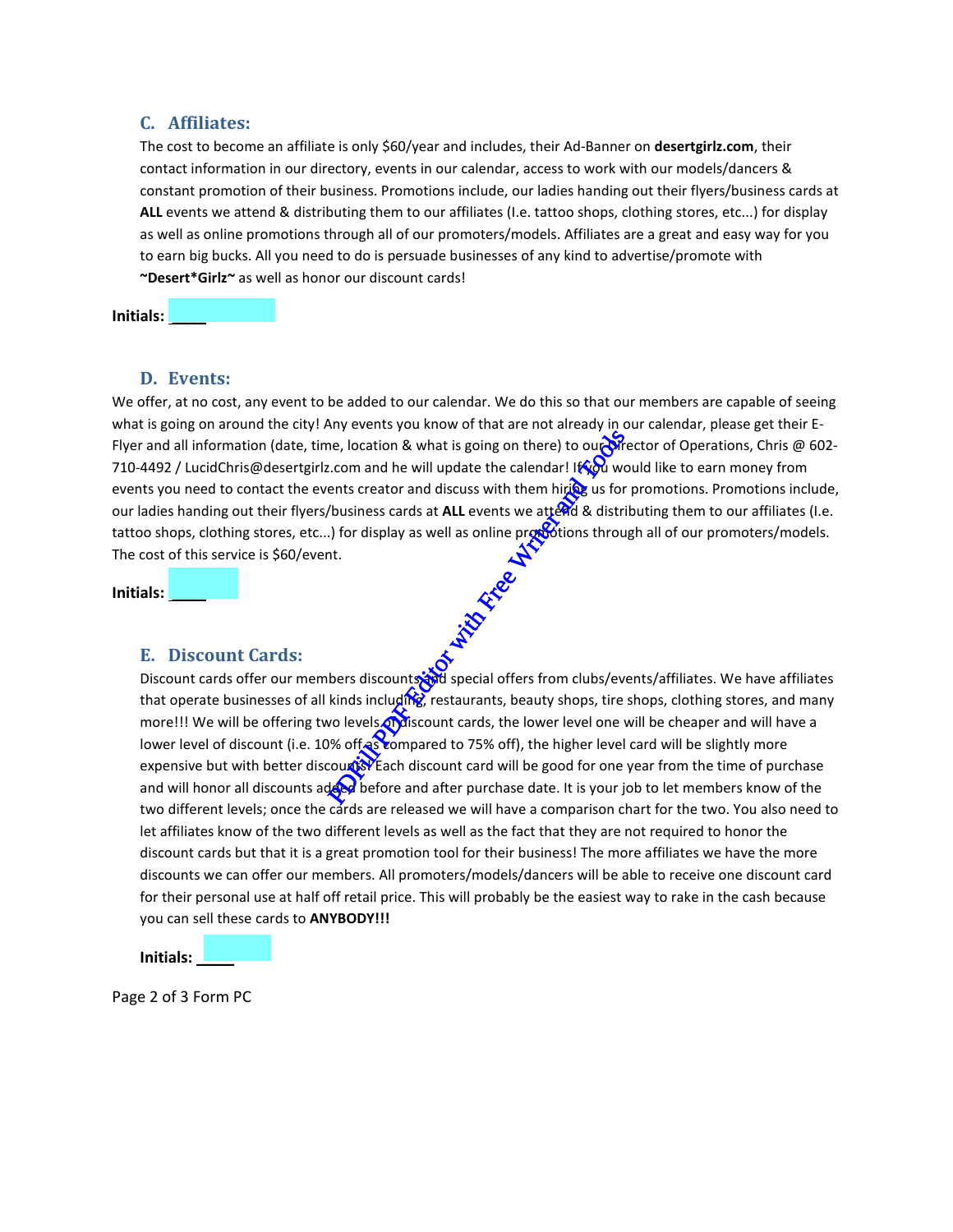#### **F. Guest Lists:**

Guest lists are to be submitted by 6:30pm the day of the event on the **~Desert\*Girlz~** calendar located @ www.desertgirlz.webs.com then by clicking on the calendar page. After going to the calendar page you will need to find the day that the event is on and then find the event you need to put a name on. Please put your promoter name and under that put the full names of everybody on your guest list. We will collect them accordingly and send them off to the appropriate places so we can all get paid! If you cannot get to a computer to submit your guest list, you may text **602-710-4492 or 602-544-6513** and we will have it taken care of for you! Please only do this if you absolutely cannot get to a computer. Another option for submitting names to your guest lists is to have your guests go to the calendar page and put their full name and your promoter name in the appropriate place. **PLEASE** make sure you remind them to put your promoter name as well, we cannot pay you if we are not made aware that it was your guest! You also need to be sure that your guests are aware that when they get to the club they need to say they are on **~Desert\*Girlz~** guest list, **NOT** your promoter name. Your promoter name is only to be used to submit their name to us.

**Initials: \_\_\_\_**

### **G. Signatures:**

I certify that I have read this document and I fully understand its content. I am aware that this is a contract and I sign it of my own free will. I also certify that I am 18 years of age or older at the time of signing this contract and am legally capable of entering into said contract. **Cam** also aware that I must notify ~Desert\*Girlz~ in writing to Kendra DesertGirlz, P.O. Box 83122 Phoene X, Arizona 85071, If I desire to resign from my promoter position. Notification must be received 30 days pror to desired date of resignation or you may send notification in and promote for 30 days. On the 30<sup>th</sup> day your position will be terminated and within one week your final payment will be disbursed. Policianum and I fully understanding is content. I and the certify that I am 18 years of age or older at ering into said contract. Warm also aware that I r<br>P.O. Box 83122 Phoed & Arizona 85071, If I despressive and the rec

After reading through this contract and signing please contact our Director of Operations, Chris @ 602-710-4492 / LucidChris@desertgirlz.com to submit your contract.

| Signature of Promoter:                         | Date: |  |
|------------------------------------------------|-------|--|
|                                                |       |  |
| Signature of Desert Girlz Representative:      | Date: |  |
|                                                |       |  |
| Signature of Witness:                          | Date: |  |
| Contact Number<br>Page 3 of 3 Form PC<br>Email |       |  |